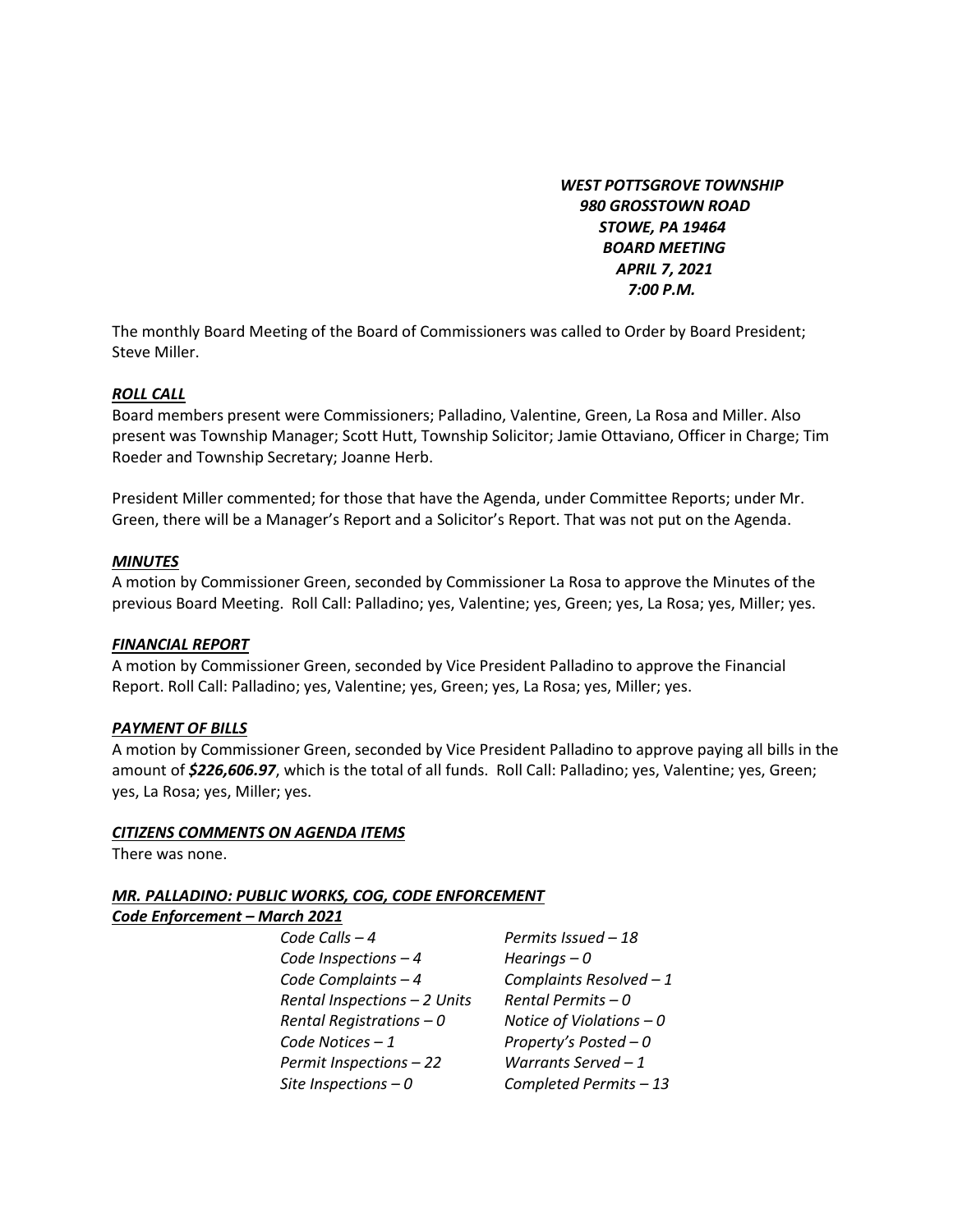| Fees \$ | .00                                 |  |
|---------|-------------------------------------|--|
|         | $\sigma$ $\sigma$ $\sigma$ $\sigma$ |  |

| <b>Building Permit Fees</b> | \$5,105.00   |
|-----------------------------|--------------|
| <b>Construction Costs</b>   | \$119,639.00 |

Vice President Palladino noted; the rest of my report will be under Old and New Business.

*Rental Registration* 

#### *MR. VALENTINE: RECREATION, TOWN WATCH, REGIONAL RECREATION*

#### *Recreation*

Commissioner Valentine will be attending the Pottsgrove Recreation Meeting tomorrow night.

#### *Regional Recreation*

Commissioner Valentine reported; we did interview the applicants for Michael Lanes' position and made an offer to Patricia McCloskey, who accepted the offer. On April 19, 2021, Michael Lane will take her around to the different townships that are involved with PARC, showing her around at the different parks as well.

## *MR. GREEN: EMERGENCY MANAGEMENT, RECYCLING, FINANCE*

## *Emergency Management*

Commissioner Green reported; we met with the folks from the County and reviewed our Emergency Operations Plan. It's been approved and everyone has signed off on it. We are still working on the Resource List, updating some of the businesses used for emergencies; making sure they can still do that. I am currently working on setting up EOC training for a drill later in the fall.

## *Recycling*

There was no report.

## *Finance*

Information on this will come later in the meeting.

## *MR. LA ROSA: PLANNING, ZONING, REGIONAL PLANNING*

## *Regional Planning*

Mr. La Rosa reported; I attended the Pottstown Metropolitan Regional Planning Committee on Wednesday, March 24. We reviewed the PMRPC Annual Report. Items in the report were the *High Street Corridor Study*, affected areas are at the Pottstown Hospital (Keim St. to Sunnybrook Road, Hobart's Run), (Adams St. to Keim St.), Downtown Pottstown (college Dr. to Adams St.), Stowe (Quarry Rd. to College Dr.) Sanatoga (Sunnybrook Rd. to Rupert Rd.). The particulars for each location are within the report. Also discussed was the *Pottstown Metropolitan Regional Comprehensive Plan*, *the Zoning Ordinance, Map Consistency Reviews and Future Land Use Plan*. They also reported to the committee on *Panda Express;* we are waiting Target's final approval to begin construction, which is said to happen any day. *450 Ash Street/Land Development*; Plans have been submitted for Township and County review, with anticipated approval in May, 2021; the meeting scheduled for the West Pottsgrove Township Planning Commission. Another developer has inquired about the property on *Ash Street.* No plans have been submitted. Also discussed was the *West High Street Corridor*; West Pottsgrove Township denied the proposed alterations to travel/bike lanes.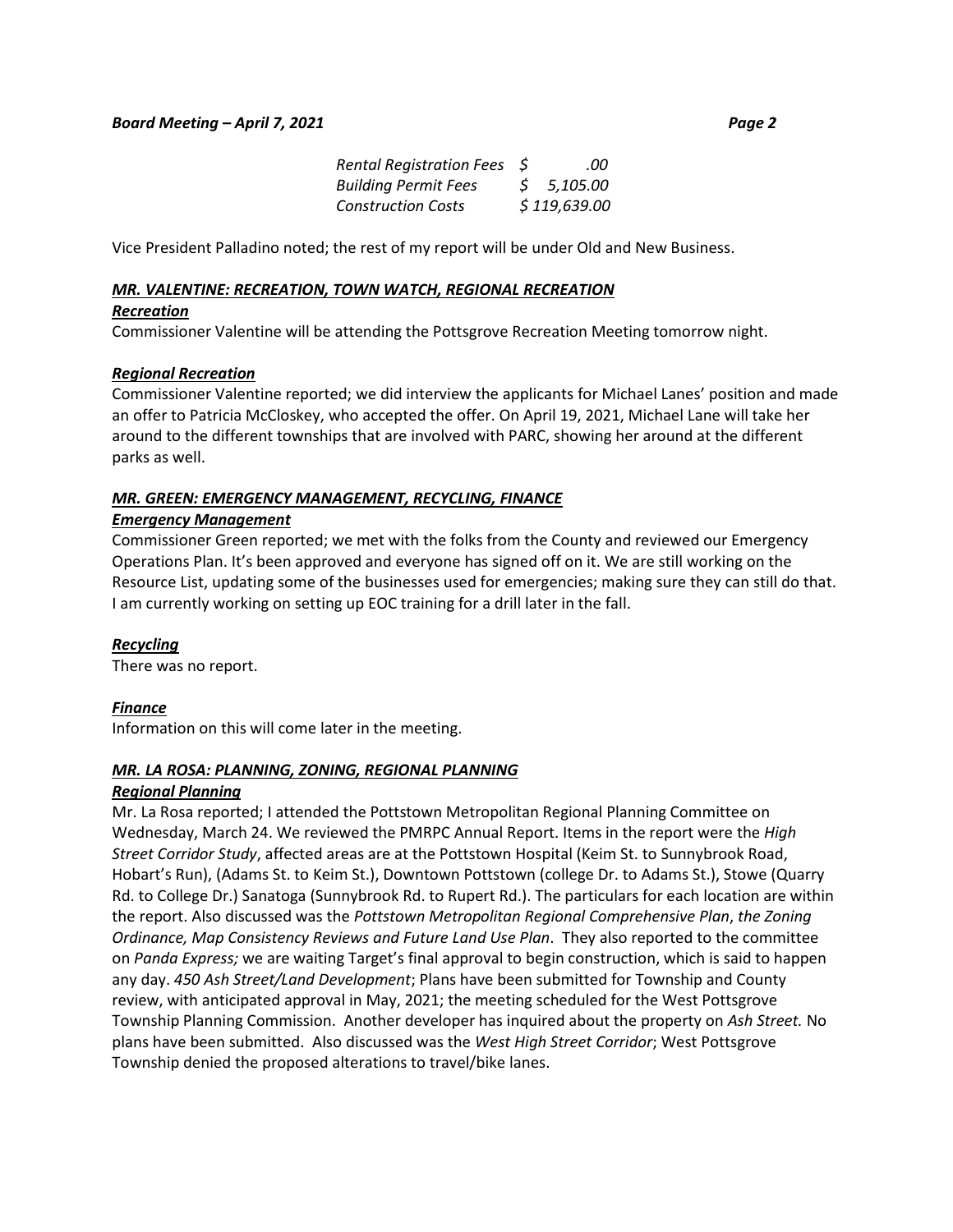# *MR. MILLER: POLICE, CIVIL SERVICE, FIRE*

#### *Fire Report*

Mr. Miller reported; for the month of *March*, there were 17 calls in Montgomery County; 13 in West Pottsgrove and 4 in the Borough of Pottstown. There was 14 calls in Berks County; 12 in Douglass Township, 1 in Birdsboro and 1 in Boyertown. There was 31 calls for the month, with 175 personnel who volunteered their time for a total of 161.07 hours.

# *Police*

#### *Officer in Charge; Tim Roeder's Report*

| Calls – 446 (March)   | <b>Abandoned Vehicles</b>                 |
|-----------------------|-------------------------------------------|
| Arrests - 10          | Vehicles Acted Upon - 4                   |
| Adult $-7$            | Vehicles Tagged Abandoned - 4             |
| Juvenile $-3$         | Vehicles Removed from Roadway - 0         |
| Citations – 28        | Vehicles Removed from Private Property -0 |
| Traffic $-23$         | Vehicles Pending Action - 0               |
| Non-Traffic $-5$      |                                           |
| Traffic Warnings $-0$ | <b>Monthly Codes Report</b>               |
| Assists $-43$         | Abandoned Vehicles - 4                    |
| Investigations-21     | Other Code Violations - 2                 |
| Mileage $-3,214$      | Citations $-0$                            |

## *Juvenile Report*

Calls – *(March)* – 26 Juvenile Arrests – 3 Petitions – 1 Citations – 2 Parent/Juvenile Conferences – 1 Community Relations – 9

Commissioner Valentine asked with regards to a specific code listed on the Police Report. Officer Roeder explained; the 1050 code at Upland Square is for a vehicle accident and the 329 is for ambulance.

## *MANAGER'S REPORT*

- Mr. Hutt reported; our new 2021 Public Works truck arrived the other week, allowing us to finally retire the 1998 blue truck from the fleet. We are very happy with our recent purchase and more so beings that it was fully funded from our Liquid Fuels account.
- During the previous week's windstorm, our Public Works salt shed sustained damage to the roof. We submitted the claim and it looks as though a new roof will be installed. The shed is over 30 years old.
- Our Police Department recently purchased a PD Cruiser and will have the necessary equipment installed by the end of April. At that time, we will have our full complement of vehicles. These delays are due to TRM being unable to obtain the pieces of equipment that only fit this year's model.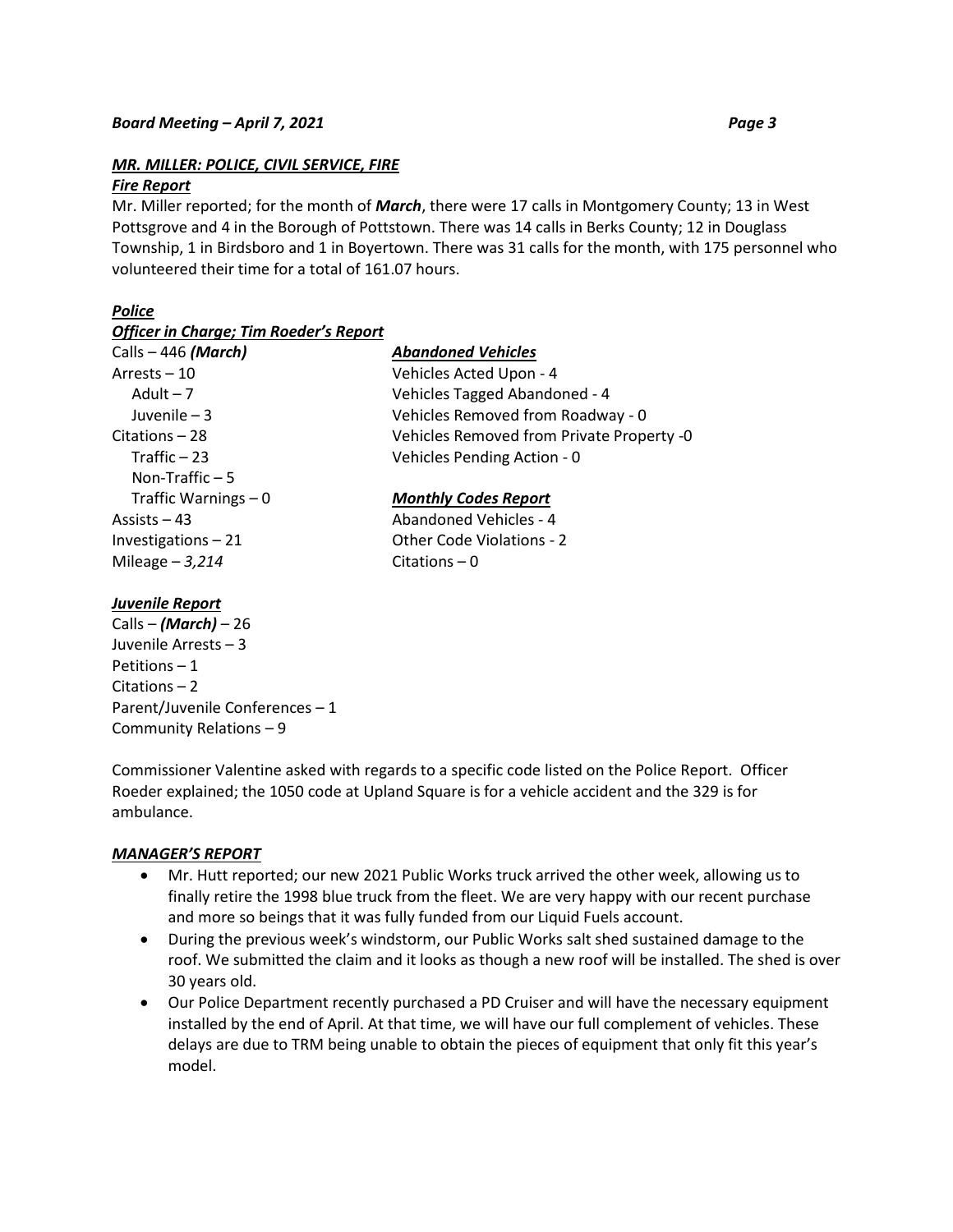## *Board Meeting – April 7, 2021* Page 4 *Page 4*

- With regards to the Quinter Street Sanitary Sewer Project; further tests will be scheduled in the coming weeks to determine the actual lateral depth. This work should give us the necessary information to put the project out to bid and hopefully get responses that are more reasonable.
- We have our audit-closing meeting scheduled for April 21, to review the audit prior to Board presentation. We are looking forward to another solid presentation by Herbein.

## *SOLICITOR'S REPORT*

The following is my report of the tasks that I performed as Solicitor for West Pottsgrove Township since the Board of Commissioners last, regularly scheduled meeting on March 3, 2021; up to and including April 7, 2021;

- 1. Review draft of the Land Development and Financial Security Agreement for Panda Express.
- 2. Complete 2020 Audit Letter for Herbein.
- 3. Transfer 980 West High Street to Robert Mento.
- 4. Review emailed correspondence for Nagle Road Project.
- 5. Review Bursich review letter for 450 Ash Street.
- 6. Review Kathleen Scully's Worker's Compensation Claim.

## *OLD BUSINESS*

# *Update on SafeCity – Chief of Police*

Mr. Hutt reported; we are in the middle of reviewing our final ten applicant's submissions and look forward to completing this phase within two weeks. We are happy with our progress and the quality of applicants we have remaining. We will be meeting with our consulting group within the next two weeks to discuss the applicants.

## *Update on Grosstown Road Sanitary Sewer Project*

Mr. Hutt commented; we are moving along as expected. The remaining project outlook is; repairing the concrete along the roadway, restoring all of the landscaping that was disturbed throughout the process, repairing the driveway aprons and then the final paving of Grosstown Road. Our flows have already improved as a result of this project. I am hoping more so, once we discovered and corrected the baffling layout and execution that was the original construction of the pipes going from the force main into the Pump Station. This final paving could be pushed back due to additional work that was included as Change Orders to the project, example; Roberts Drive mill and overlay. More discussion about that will occur during New Business. Another Change Order we have explored is dealing with the drainage pipe adjacent to the Township Building. As our Engineers alluded to, at the March Workshop Meeting, the area surrounding the pipe is sinking; ultimately being deemed a hazard. We have a quote for \$31,250.00 to install a concrete headwall in that area. The price is expected to be lowered when we determine the exact amount of concrete required.

A motion by Commissioner Green, seconded by Vice President Palladino to approve the *Change Order* for *\$31,250.00* to install a concrete headwall; not exceeding that quote. Roll Call: Palladino; yes, Valentine; yes, Green; yes, La Rosa; yes, Miller; yes.

Commissioner Green noted; this money is coming out of the initial sewer loan for the sewer project and not out of Township funds. Mr. Hutt stated; correct.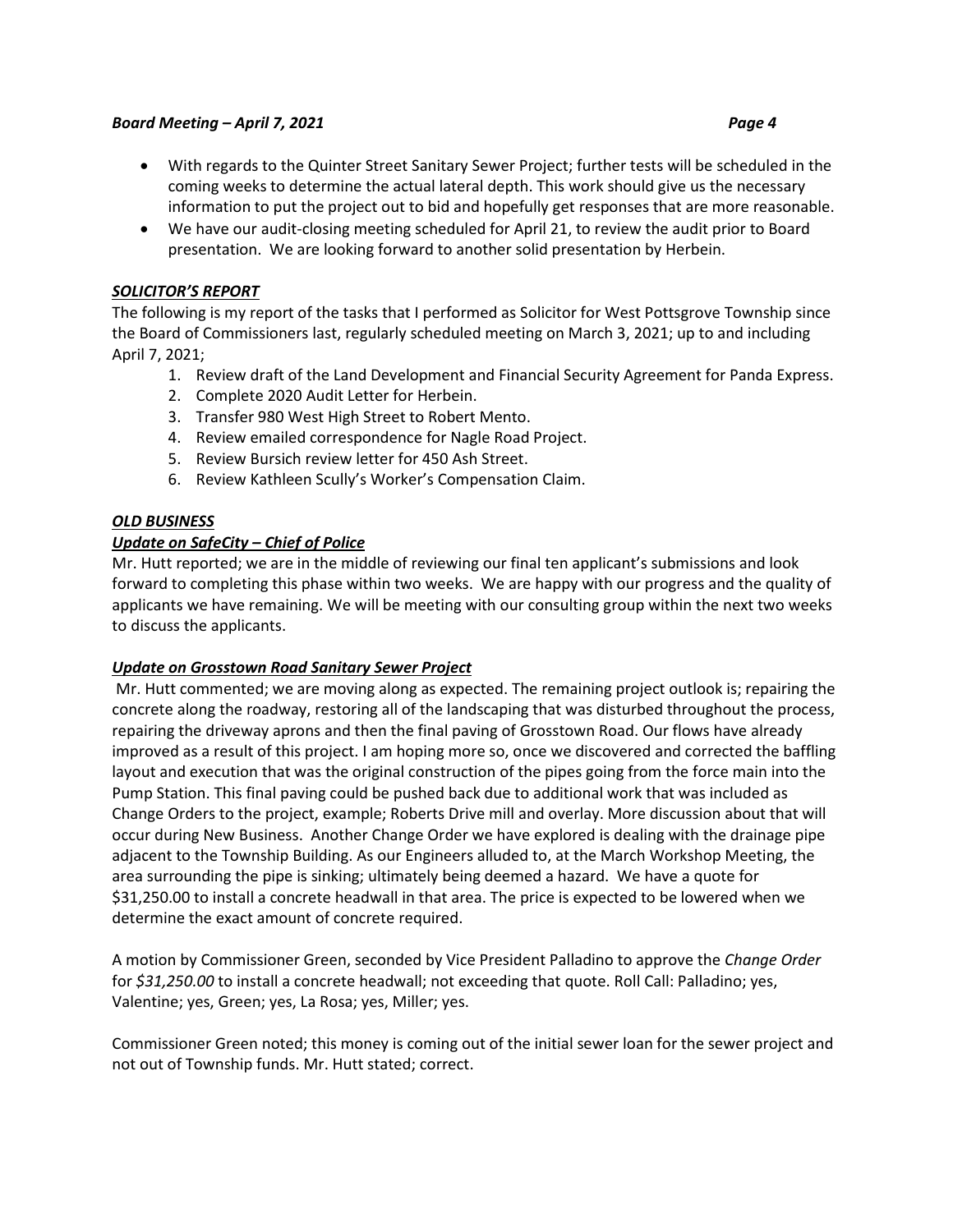#### *NEW BUSINESS*

#### *Township Security Camera System*

Mr. Hutt reported; as we discussed previously with regards to building upgrades, we received two quotes on a Township security system. We will do the Police Department first, and eventually transition over to the Township side. We received a quote from *Trusty Security Specialist* at the price of *\$2,500*  and *Video Technologies at \$2,130.* I know Trusty Security Specialist is a bit more, but they are a local company and able to provide what I believe, is a quicker response time. It also gives us the ability to view these cameras on a mobile app, as well as our monitors, adding; we will not need special monitors. Mr. Hutt also noted; the recorder has about seven weeks of footage stored before it rewrite's itself.

A motion by Commissioner Green, seconded by Commissioner Valentine to approve *Trusty Security Specialist* as the security camera company for the Police and Township Buildings, at the cost of *\$2,500*. Roll Call: Palladino; yes, Valentine; yes, Green; yes, La Rosa; yes, Miller; yes.

#### *Revision to Fee Schedule/Trash Certificates*

Mr. Hutt also commented; in keeping with our revision to Policies and Fees, it was discovered our trash certification requests haven't been touched in probably 15 years. This request occurs often with property transfers. Moving from \$15 to \$25 will get us closer to where we should be.

A motion by Commissioner Valentine, seconded by Commissioner Green to approve the increase in trash certifications from \$15 to \$25. Roll Call: Palladino; yes, Valentine; yes, Green; yes, La Rosa; yes, Miller; yes.

#### *Edgewood Drive & Acorn Way/Sanitary Sewer Project*

As previously discussed by Mr. Hutt; we will be receiving *\$379,455 in COVID Relief Stimulus Funds*. This money can only be used for specific projects. Our best option, and basically only option; is to spend this on water and sewer projects.

Our Grosstown Road Loan was for \$1,440,000. JOAO & Bradley, our contracting company, bid \$1,170,000, so we are in good standing and it gave us the ability to do the culvert; to not exceed the \$31,250. We also did the mill and overlay of Roberts Drive at \$52,000. It gives us a remaining loan funds amount of, roughly; \$186,750.00. Bursich Engineers provided us with an estimate of completing the mains and laterals along Edgewood Drive and Acorn Way, with a full-width mill and overlay. This was quoted at the prices our contractor are currently doing, and they would do this as a Change Order; allowing us to utilize some of our loan funds and stimulus funds. That project is at \$300,000. Our contractor is in agreement to do this and will do this as a Change Order in April. Doing this and taking it out of loan funds and stimulus would put our stimulus at \$266,205.00. It would allow us to finalize this end of the Township with brand new sewer lines and will obviously help us increase flows and efficiency into the Pump Station. Mr. Hutt added; we had reservations as to when the funds would be received and could we reimburse ourselves and move forward; before they were received. It looks like we will get the monies in June, and it doesn't look like us moving forward at this time; ahead of schedule, would be a problem for reimbursing ourselves. We also discussed that we could do the mill and overlay at Morello as well.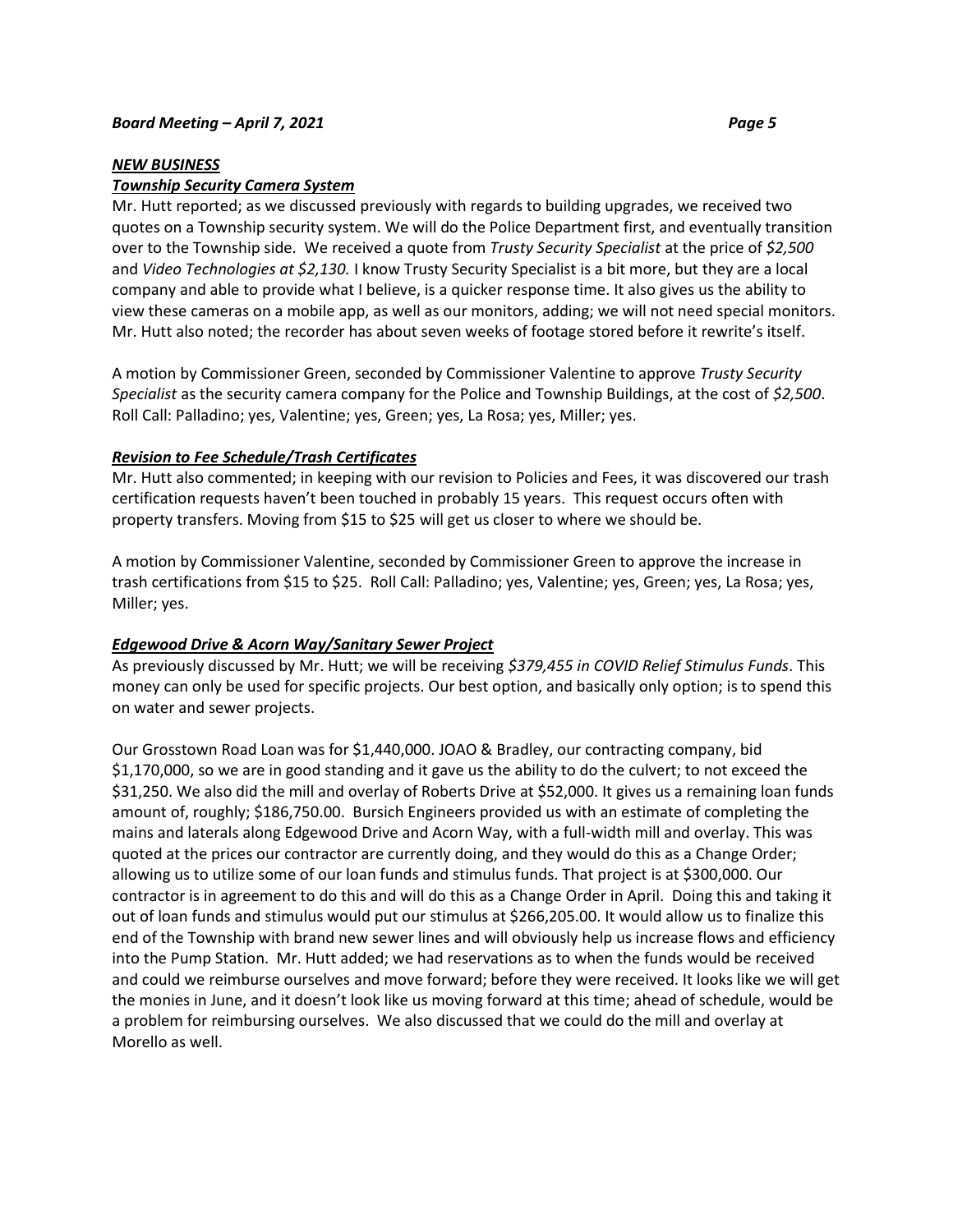#### *Board Meeting – April 7, 2021 Page 6*

A motion by Commissioner Green, seconded by Vice President Palladino to approve the contractor moving forward on this project. They would like to begin in approximately two weeks. Roll Call: Palladino; yes, Valentine; yes, La Rosa; yes, Green; yes, Miller; yes.

# *Stimulus Funds*

Mr. Hutt reported; much of our discussion regarding these monies occurred in the previous topic. Nagle Road is a joint project with Upper Pottsgrove. We allocated \$40,000 from Liquid Fuels to finish this project, however we could use the stimulus funds and save the Liquid Fuels funding for another road overlay in the Township. This would leave us with \$206,205 in stimulus funds. As previously stated with regards to Quinter Street, we will have a better idea of what the costs will be when we do the additional survey work to obtain the actual lateral depth. If our worst case scenario is going to be \$100,000 from the Township, and then the \$200,000 of Grant funds that we receive, leaving us with \$106,205 in stimulus funds. With regards to School Lane; we need to have a discussion as to how serious we are about selling the sewer system. I am not sure moving forward with this project is in our best interest. We could the mill and overlay, as needed, on that road and cap our sewer projects then, at that point. Just to keep in mind, the more sewer and road work we do, the more our Engineering costs go up. It's not what we anticipated for the budget, but if we're able to get a lot of this work done; years in advance of what we've hoped for, it will be worth it.

# *CITIZEN'S COMMENTS*

*Pat Griffin – 305 Jem Avenue, Stowe -* asked if we were no longer going to post the Agenda ahead of time. Mr. Hutt explained; we had an issue with Dropbox and their server; that's why it's not on there. He noted; I understand your concern, but the issue is with their server and I can't help that. Mr. Griffin commented; is there any plan on resurfacing the first 100 to 200 feet of Sylvan Drive; where the sewer work had been done last year prior to the dissolution of the Sewer Authority. The road surface alongside of the trench repair is degrading rapidly and getting much worse. Mr. Hutt stated; I believe that is on our Road Overly 25-year Plan; it's not at the bottom, but not a top priority, adding; School Lane and ones like that are at the top. Mr. Griffin stated; School Lane, absolutely. I was just curious, since Roberts Drive got put on there and that had been a pretty decent road surface, other than where everything else was and all of the things along the Grosstown Road corridor. I was just curious as to when that would fall into it. Mr. Hutt stated; it's on our Road Overlay Plan, noting; Roberts Drive being done was because it's a Change Order in our project and why we were able to do that so quickly. Lastly, Mr. Griffin asked; what exactly is allowable under these COVID funds that the Township was awarded; there wasn't a lot of elaboration. Mr. Hutt stated; I can send you the list; it's a lot of employee costs, tourism losses, which we don't have and water and sewer.

## *CORRESPONDENCE*

Mr. Hutt stated; the *Pottsgrove Little League* reached out, noting; they are doing their season this year and starting their clean up and asked us if we would assist with a few things. We are working with Public Works and getting them what they need.

We also received a letter of thanks, for donating to the *Tri County Active Adult Center*, which is an annual donation. This organization is a home away from home for the seniors in our community, adding years to life and life to years.